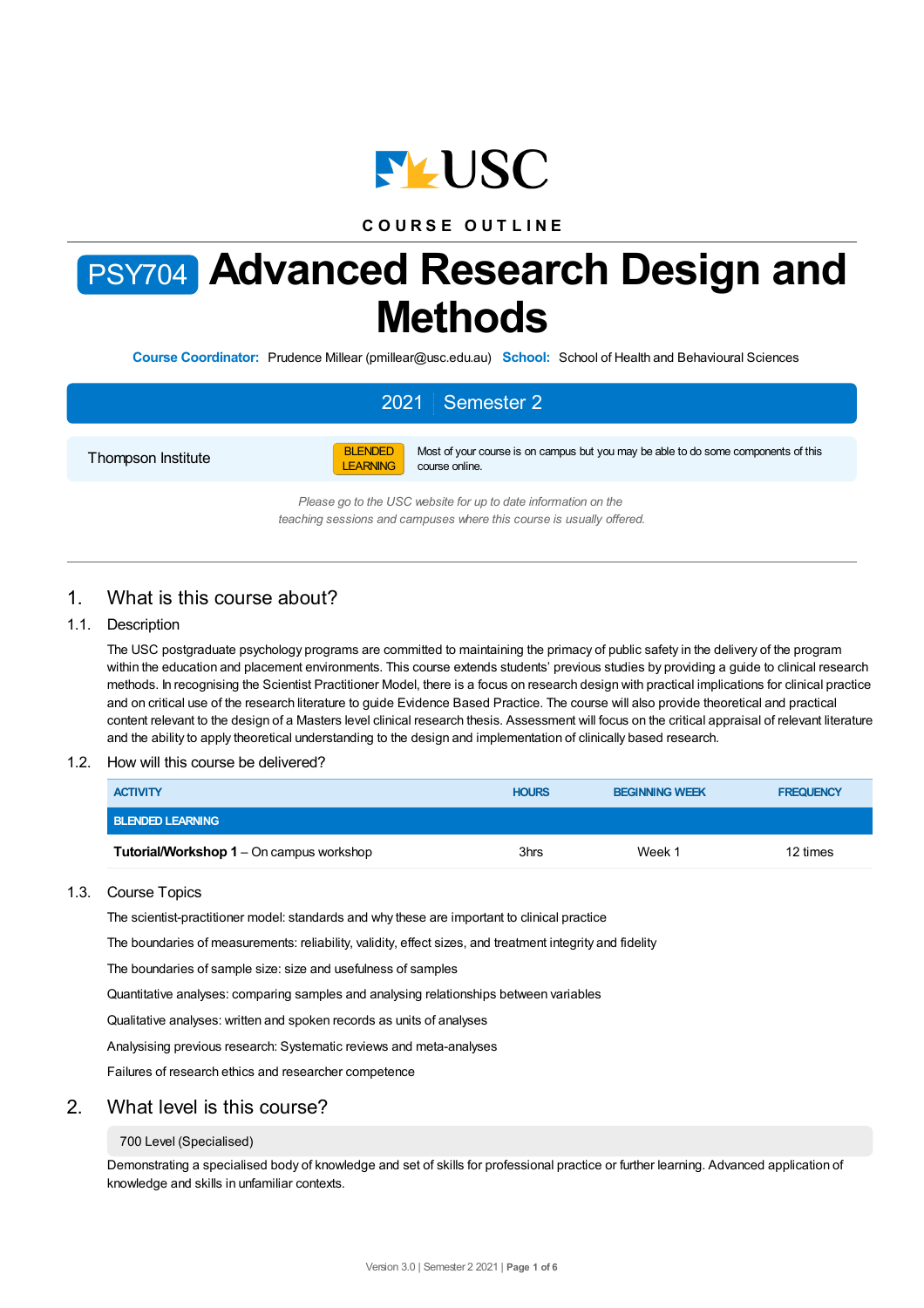# 3. What is the unit value of this course?

12 units

# 4. How does this course contribute to my learning?

|              | <b>COURSE LEARNING OUTCOMES</b>                                                                                                                                                                                                                        | <b>GRADUATE QUALITIES</b>                                                 |  |
|--------------|--------------------------------------------------------------------------------------------------------------------------------------------------------------------------------------------------------------------------------------------------------|---------------------------------------------------------------------------|--|
|              | On successful completion of this course, you should be able to                                                                                                                                                                                         | Completing these tasks<br>successfully will contribute to<br>you becoming |  |
|              | Demonstrate advanced knowledge and understanding of recent developments in clinical research<br>methodology and design.                                                                                                                                | Knowledgeable                                                             |  |
| $\mathbf{2}$ | Demonstrate an ability to access and, critique methodological strategies relevant to clinical<br>research, and the ability to present, compare and contrast such methodologies in a cogent manner<br>through professional presentations and materials. | Creative and critical thinker<br>Empowered                                |  |

# 5. Am Ieligible to enrol in this course?

Refer to the USC [Glossary](https://www.usc.edu.au/about/policies-and-procedures/glossary-of-terms-for-policy-and-procedures) of terms for definitions of "pre-requisites, co-requisites and anti-requisites".

5.1. Pre-requisites

Enrolled in Program AR702 or AR703

5.2. Co-requisites

Not applicable

5.3. Anti-requisites

Not applicable

5.4. Specific assumed prior knowledge and skills (where applicable)

Fundamentals of Statistical Methods and Analysis

# 6. How am Igoing to be assessed?

6.1. Grading Scale

Limited Grading (PNP)

Pass (PU), Fail (UF). All assessment tasks are required to be passed for successful completion of the course.

6.2. Details of early feedback on progress

You should discuss the topic of your Clinical Decision Making presentation with the Course Coordinator prior to commencing preparation on any of your presentations. These discussions and the presentations of other students will give your feedback on the nature and content of the work. You will be able to use the feedback from the Clinical Decision Making presentation to guide your efforts for the best Practice Guide and for later presentations.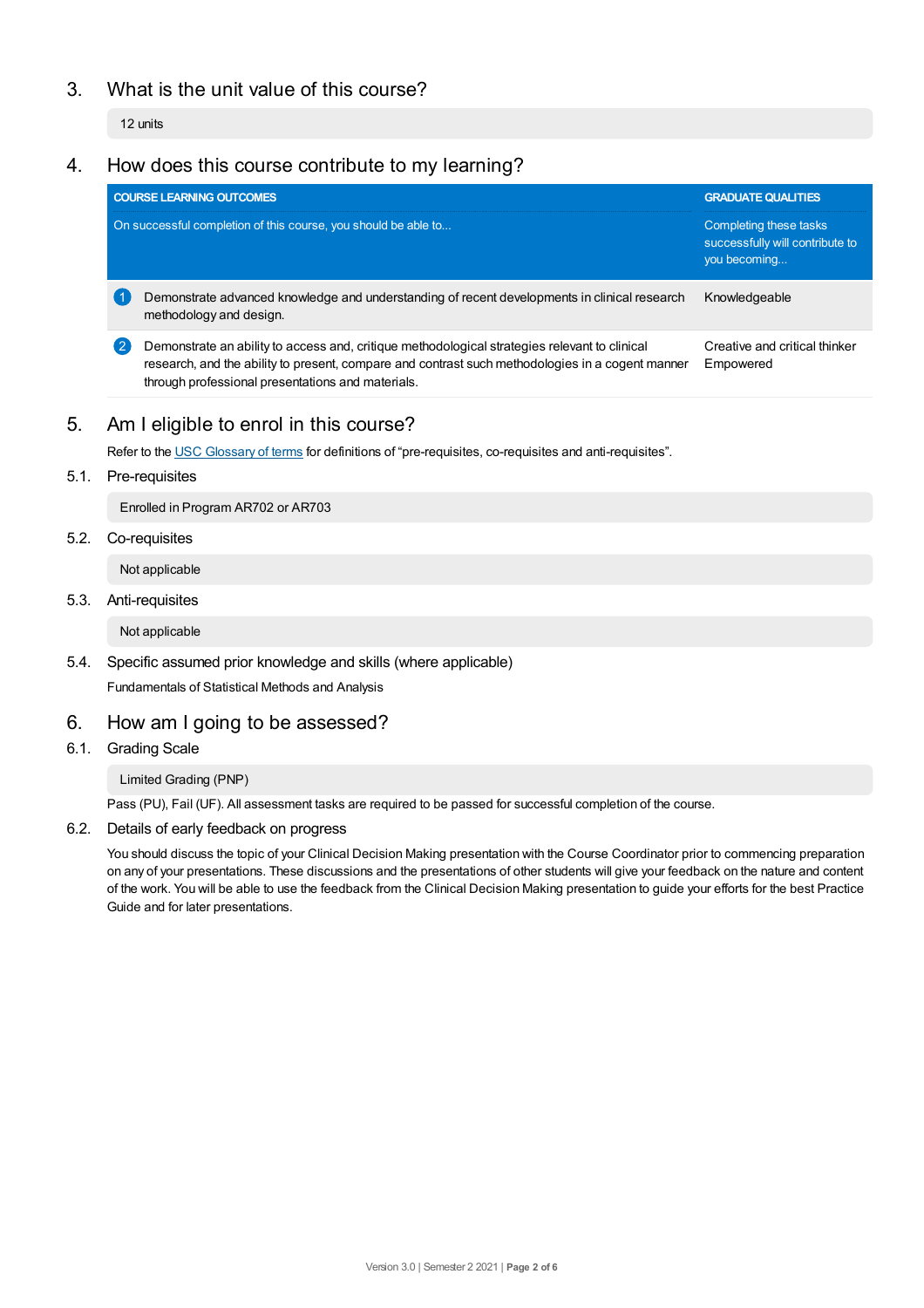# 6.3. Assessment tasks

| <b>DELIVERY</b><br><b>MODE</b> | <b>TASK</b><br>NO. | <b>ASSESSMENT</b><br><b>PRODUCT</b>                                 | <b>INDIVIDUAL</b><br><b>OR GROUP</b> | <b>WHAT IS THE</b><br><b>DURATION /</b><br>LENGTH?                                                                                            | <b>WHEN SHOULD I SUBMIT?</b> | <b>WHERE SHOULD I</b><br><b>SUBMIT IT?</b>               |
|--------------------------------|--------------------|---------------------------------------------------------------------|--------------------------------------|-----------------------------------------------------------------------------------------------------------------------------------------------|------------------------------|----------------------------------------------------------|
| All                            | 1                  | Activity<br>Participation                                           | Individual                           | 20 minutes                                                                                                                                    | Refer to Format              | In Class                                                 |
| All                            | $\overline{2}$     | Artefact - Technical<br>and Scientific, and<br><b>Written Piece</b> | Individual                           | Executive<br>Summary:<br>150-180<br>words<br><b>Best Practice</b><br>Guide: 2000<br>to 2500 words<br>Excludes title<br>page and<br>references | Week 13                      | Online Assignment<br>Submission with<br>plagiarism check |

**All - Assessment Task 1:** Clinical decision-making presentation

| <b>GOAL:</b>                                                                                                                                                                                                                                                                                                                                                                                                                                                                                                                                                                                                                                                                                                                                                                                                                                                                                                                                                                                                                                                                                                                                                                                                                                                                                                          | The goal of this assessment is to communicate your understanding of research about current treatments for particular<br>psychological disorders, through an oral presentation and a handout that demonstrates the decision-making process |                                                                                                                                                               |                                     |  |  |
|-----------------------------------------------------------------------------------------------------------------------------------------------------------------------------------------------------------------------------------------------------------------------------------------------------------------------------------------------------------------------------------------------------------------------------------------------------------------------------------------------------------------------------------------------------------------------------------------------------------------------------------------------------------------------------------------------------------------------------------------------------------------------------------------------------------------------------------------------------------------------------------------------------------------------------------------------------------------------------------------------------------------------------------------------------------------------------------------------------------------------------------------------------------------------------------------------------------------------------------------------------------------------------------------------------------------------|-------------------------------------------------------------------------------------------------------------------------------------------------------------------------------------------------------------------------------------------|---------------------------------------------------------------------------------------------------------------------------------------------------------------|-------------------------------------|--|--|
| <b>PRODUCT:</b>                                                                                                                                                                                                                                                                                                                                                                                                                                                                                                                                                                                                                                                                                                                                                                                                                                                                                                                                                                                                                                                                                                                                                                                                                                                                                                       | <b>Activity Participation</b>                                                                                                                                                                                                             |                                                                                                                                                               |                                     |  |  |
| <b>FORMAT:</b>                                                                                                                                                                                                                                                                                                                                                                                                                                                                                                                                                                                                                                                                                                                                                                                                                                                                                                                                                                                                                                                                                                                                                                                                                                                                                                        | You will present the information in two parts, first, as an oral presentation (15 minutes + 5 minutes for class discussion) and<br>second, as a two page summary of the articles and your conclusions.                                    |                                                                                                                                                               |                                     |  |  |
| Consider you are now working in an organisation and have been asked to share with your colleagues about recent<br>research (i.e., last 5 years) on treatments for a particular psychological disorder or condition. You will select three recent<br>empirical articles about the same disorder or condition and demonstrate how you would select the most suitable treatment<br>for a client with that disorder or condition. You will demonstrate how knowledge of statistics can be used to guide a<br>clinician's decision-making process in how to choose one treatment over another.<br>You should focus on the treatment of specific populations, such the elderly, Indigenous and Torres Strait Islanders, people<br>with an intellectual disability, migrants, refugees, people living in rural and remote Australia, and LGBTIQ and minority<br>groups. You should include the prevalence of the disorder and efficacy of treatment and include some or all of the following<br>statistical issues: effect size of the treatments, power, Type I and II errors, sample size, statistical and practical<br>significance of the results, the ethics of the research design, the use of CONSORT diagrams, treatment integrity and<br>fidelity, and qualitative and quantitative design and methods in research. |                                                                                                                                                                                                                                           |                                                                                                                                                               |                                     |  |  |
|                                                                                                                                                                                                                                                                                                                                                                                                                                                                                                                                                                                                                                                                                                                                                                                                                                                                                                                                                                                                                                                                                                                                                                                                                                                                                                                       |                                                                                                                                                                                                                                           |                                                                                                                                                               |                                     |  |  |
|                                                                                                                                                                                                                                                                                                                                                                                                                                                                                                                                                                                                                                                                                                                                                                                                                                                                                                                                                                                                                                                                                                                                                                                                                                                                                                                       |                                                                                                                                                                                                                                           | commencing preparation of your presentation.                                                                                                                  |                                     |  |  |
| <b>CRITERIA:</b>                                                                                                                                                                                                                                                                                                                                                                                                                                                                                                                                                                                                                                                                                                                                                                                                                                                                                                                                                                                                                                                                                                                                                                                                                                                                                                      | No.                                                                                                                                                                                                                                       |                                                                                                                                                               | <b>Learning Outcome</b><br>assessed |  |  |
|                                                                                                                                                                                                                                                                                                                                                                                                                                                                                                                                                                                                                                                                                                                                                                                                                                                                                                                                                                                                                                                                                                                                                                                                                                                                                                                       | 1                                                                                                                                                                                                                                         | Explanation and understanding of psychological disorder or condition                                                                                          | 2                                   |  |  |
|                                                                                                                                                                                                                                                                                                                                                                                                                                                                                                                                                                                                                                                                                                                                                                                                                                                                                                                                                                                                                                                                                                                                                                                                                                                                                                                       | 2                                                                                                                                                                                                                                         | Explanation and understanding of the statistics used in the research articles and issues<br>that apply to assessing effectiveness of psychological treatments | 0                                   |  |  |
|                                                                                                                                                                                                                                                                                                                                                                                                                                                                                                                                                                                                                                                                                                                                                                                                                                                                                                                                                                                                                                                                                                                                                                                                                                                                                                                       | 3                                                                                                                                                                                                                                         | Clarity of the decision-making process using the statistics                                                                                                   | 2                                   |  |  |
|                                                                                                                                                                                                                                                                                                                                                                                                                                                                                                                                                                                                                                                                                                                                                                                                                                                                                                                                                                                                                                                                                                                                                                                                                                                                                                                       | 4                                                                                                                                                                                                                                         | Ability to synthesise outcomes of research with clinical practice                                                                                             | 02                                  |  |  |
|                                                                                                                                                                                                                                                                                                                                                                                                                                                                                                                                                                                                                                                                                                                                                                                                                                                                                                                                                                                                                                                                                                                                                                                                                                                                                                                       | 5                                                                                                                                                                                                                                         | Recommendations for treatment, based on research that is presented                                                                                            | 2                                   |  |  |
|                                                                                                                                                                                                                                                                                                                                                                                                                                                                                                                                                                                                                                                                                                                                                                                                                                                                                                                                                                                                                                                                                                                                                                                                                                                                                                                       | 6                                                                                                                                                                                                                                         | Design and content of the handout, including summaries of the articles and conclusions                                                                        | 02                                  |  |  |
|                                                                                                                                                                                                                                                                                                                                                                                                                                                                                                                                                                                                                                                                                                                                                                                                                                                                                                                                                                                                                                                                                                                                                                                                                                                                                                                       |                                                                                                                                                                                                                                           |                                                                                                                                                               |                                     |  |  |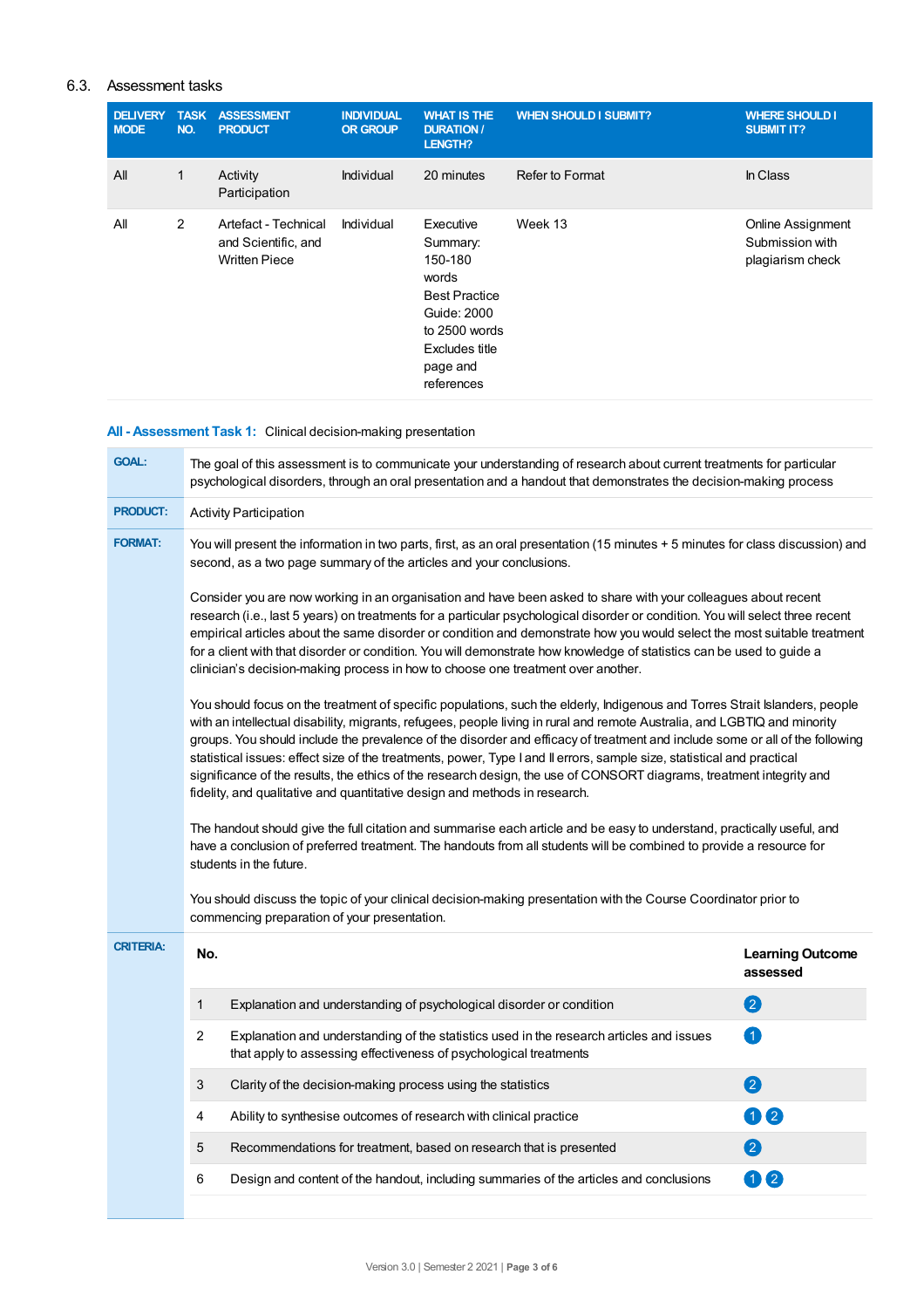### **All - Assessment Task 2:** Best Practice Guide

| <b>GOAL:</b>     | The goal of this assessment is to communicate your understanding of research about current treatments for particular<br>psychological disorders. This assessment will be a capstone experience in your training as a scientist-practitioner, in that<br>you will gather and synthesise evidence for treatment options, and through the preparation of a Best Practice Guide to<br>communicate this evidence for organisations and allied health professions.                                                                                                                                                                                                                                                                                                                                                                                                                                                                                                                                                                                                                                                                                                                                                                                                                                                                                                                                                                                                                                                                                                                                                                                                                                                                                                                                                                                                                                                                                                                                                                                                                                                                                                             |                                                                                                                                                               |                                     |  |  |  |
|------------------|--------------------------------------------------------------------------------------------------------------------------------------------------------------------------------------------------------------------------------------------------------------------------------------------------------------------------------------------------------------------------------------------------------------------------------------------------------------------------------------------------------------------------------------------------------------------------------------------------------------------------------------------------------------------------------------------------------------------------------------------------------------------------------------------------------------------------------------------------------------------------------------------------------------------------------------------------------------------------------------------------------------------------------------------------------------------------------------------------------------------------------------------------------------------------------------------------------------------------------------------------------------------------------------------------------------------------------------------------------------------------------------------------------------------------------------------------------------------------------------------------------------------------------------------------------------------------------------------------------------------------------------------------------------------------------------------------------------------------------------------------------------------------------------------------------------------------------------------------------------------------------------------------------------------------------------------------------------------------------------------------------------------------------------------------------------------------------------------------------------------------------------------------------------------------|---------------------------------------------------------------------------------------------------------------------------------------------------------------|-------------------------------------|--|--|--|
| <b>PRODUCT:</b>  | Artefact - Technical and Scientific, and Written Piece                                                                                                                                                                                                                                                                                                                                                                                                                                                                                                                                                                                                                                                                                                                                                                                                                                                                                                                                                                                                                                                                                                                                                                                                                                                                                                                                                                                                                                                                                                                                                                                                                                                                                                                                                                                                                                                                                                                                                                                                                                                                                                                   |                                                                                                                                                               |                                     |  |  |  |
| <b>FORMAT:</b>   | The Best Practice Guide will follow from the work you have done on Task 1 Clinical Decision-Making presentation. You will<br>write a guide for psychologists and other allied health professionals (e.g., social workers, speech pathologists,<br>occupational therapists, physiotherapists, nurses, and medical professionals) on the psychological disorder that you<br>covered in Task 1.<br>You should focus on the treatment of these specific populations, such the elderly, Indigenous and Torres Strait Islanders,<br>people with an intellectual disability, migrants, refugees, people living in rural and remote Australia, and LGBTIQ and<br>minority groups.<br>The Best Practice guide will be presented as an executive summary (i.e., an abstract) of 150 to 180 words and the guide<br>of 2000 to 2500 words (excluding title page and reference list).<br>You should discuss the topic of your clinical decision-making presentation and Best Practice Guide with the Course<br>Coordinator prior to commencing preparation for these tasks.<br>The Best Practice Guide will consist of four sections:<br>• First, identification of the professional group to which you are directing the Best Practice Guide, the background to the<br>disorder (e.g., prevalence, costs), and an explanation of the types of interventions and treatments that are commonly or<br>usually considered for the disorder, using appropriate theoretical perspective/s and including relevant research literature<br>applied to the disorder<br>• Second, a brief overview of the strategies that can be used by practitioners to assess quality of evidence (e.g., statistical<br>considerations to be used)<br>• Third, the comparisons of the three different types of treatments or intervention as a comparison of research articles that<br>demonstrate these treatments or interventions, and which will include a risk of bias assessment to show the quality of the<br>articles; and<br>• Fourth, your conclusions for incorporating the findings into multidisciplinary teams and practice, and consideration of<br>areas for future research on the disorder |                                                                                                                                                               |                                     |  |  |  |
| <b>CRITERIA:</b> | No.                                                                                                                                                                                                                                                                                                                                                                                                                                                                                                                                                                                                                                                                                                                                                                                                                                                                                                                                                                                                                                                                                                                                                                                                                                                                                                                                                                                                                                                                                                                                                                                                                                                                                                                                                                                                                                                                                                                                                                                                                                                                                                                                                                      |                                                                                                                                                               | <b>Learning Outcome</b><br>assessed |  |  |  |
|                  | 1                                                                                                                                                                                                                                                                                                                                                                                                                                                                                                                                                                                                                                                                                                                                                                                                                                                                                                                                                                                                                                                                                                                                                                                                                                                                                                                                                                                                                                                                                                                                                                                                                                                                                                                                                                                                                                                                                                                                                                                                                                                                                                                                                                        | Explanation and understanding of psychological disorder or condition within the clinical<br>practice of multidisciplinary teams                               | 2                                   |  |  |  |
|                  | 2                                                                                                                                                                                                                                                                                                                                                                                                                                                                                                                                                                                                                                                                                                                                                                                                                                                                                                                                                                                                                                                                                                                                                                                                                                                                                                                                                                                                                                                                                                                                                                                                                                                                                                                                                                                                                                                                                                                                                                                                                                                                                                                                                                        | Appropriateness of theoretical perspective and research literature applied to the disorder                                                                    | 00                                  |  |  |  |
|                  | 3                                                                                                                                                                                                                                                                                                                                                                                                                                                                                                                                                                                                                                                                                                                                                                                                                                                                                                                                                                                                                                                                                                                                                                                                                                                                                                                                                                                                                                                                                                                                                                                                                                                                                                                                                                                                                                                                                                                                                                                                                                                                                                                                                                        | Explanation and applicability of treatment options or interventions                                                                                           | $\left[ 2\right]$                   |  |  |  |
|                  | 4                                                                                                                                                                                                                                                                                                                                                                                                                                                                                                                                                                                                                                                                                                                                                                                                                                                                                                                                                                                                                                                                                                                                                                                                                                                                                                                                                                                                                                                                                                                                                                                                                                                                                                                                                                                                                                                                                                                                                                                                                                                                                                                                                                        | Explanation and assessment of the quality of the research and application of risk of bias<br>tools                                                            | $\blacktriangleleft$                |  |  |  |
|                  | 5                                                                                                                                                                                                                                                                                                                                                                                                                                                                                                                                                                                                                                                                                                                                                                                                                                                                                                                                                                                                                                                                                                                                                                                                                                                                                                                                                                                                                                                                                                                                                                                                                                                                                                                                                                                                                                                                                                                                                                                                                                                                                                                                                                        | Explanation and understanding of the statistics used in the research articles and issues<br>that apply to assessing effectiveness of psychological treatments | 00                                  |  |  |  |
|                  | 6                                                                                                                                                                                                                                                                                                                                                                                                                                                                                                                                                                                                                                                                                                                                                                                                                                                                                                                                                                                                                                                                                                                                                                                                                                                                                                                                                                                                                                                                                                                                                                                                                                                                                                                                                                                                                                                                                                                                                                                                                                                                                                                                                                        | Clarity of explanation of the decision-making process using the statistics                                                                                    | 00                                  |  |  |  |
|                  | 7                                                                                                                                                                                                                                                                                                                                                                                                                                                                                                                                                                                                                                                                                                                                                                                                                                                                                                                                                                                                                                                                                                                                                                                                                                                                                                                                                                                                                                                                                                                                                                                                                                                                                                                                                                                                                                                                                                                                                                                                                                                                                                                                                                        | Recommendations for treatments or interventions that are appropriate for the disorder                                                                         | 2                                   |  |  |  |
|                  | 8                                                                                                                                                                                                                                                                                                                                                                                                                                                                                                                                                                                                                                                                                                                                                                                                                                                                                                                                                                                                                                                                                                                                                                                                                                                                                                                                                                                                                                                                                                                                                                                                                                                                                                                                                                                                                                                                                                                                                                                                                                                                                                                                                                        | Evidence of critical analysis and original thinking and use of formal academic language                                                                       | 2                                   |  |  |  |
|                  |                                                                                                                                                                                                                                                                                                                                                                                                                                                                                                                                                                                                                                                                                                                                                                                                                                                                                                                                                                                                                                                                                                                                                                                                                                                                                                                                                                                                                                                                                                                                                                                                                                                                                                                                                                                                                                                                                                                                                                                                                                                                                                                                                                          |                                                                                                                                                               |                                     |  |  |  |

# 7. Directed study hours

A 12-unit course will have total of 150 learning hours which will include directed study hours (including online if required), self-directed learning and completion of assessable tasks. Directed study hours may vary by location. Student workload is calculated at 12.5 learning hours per one unit.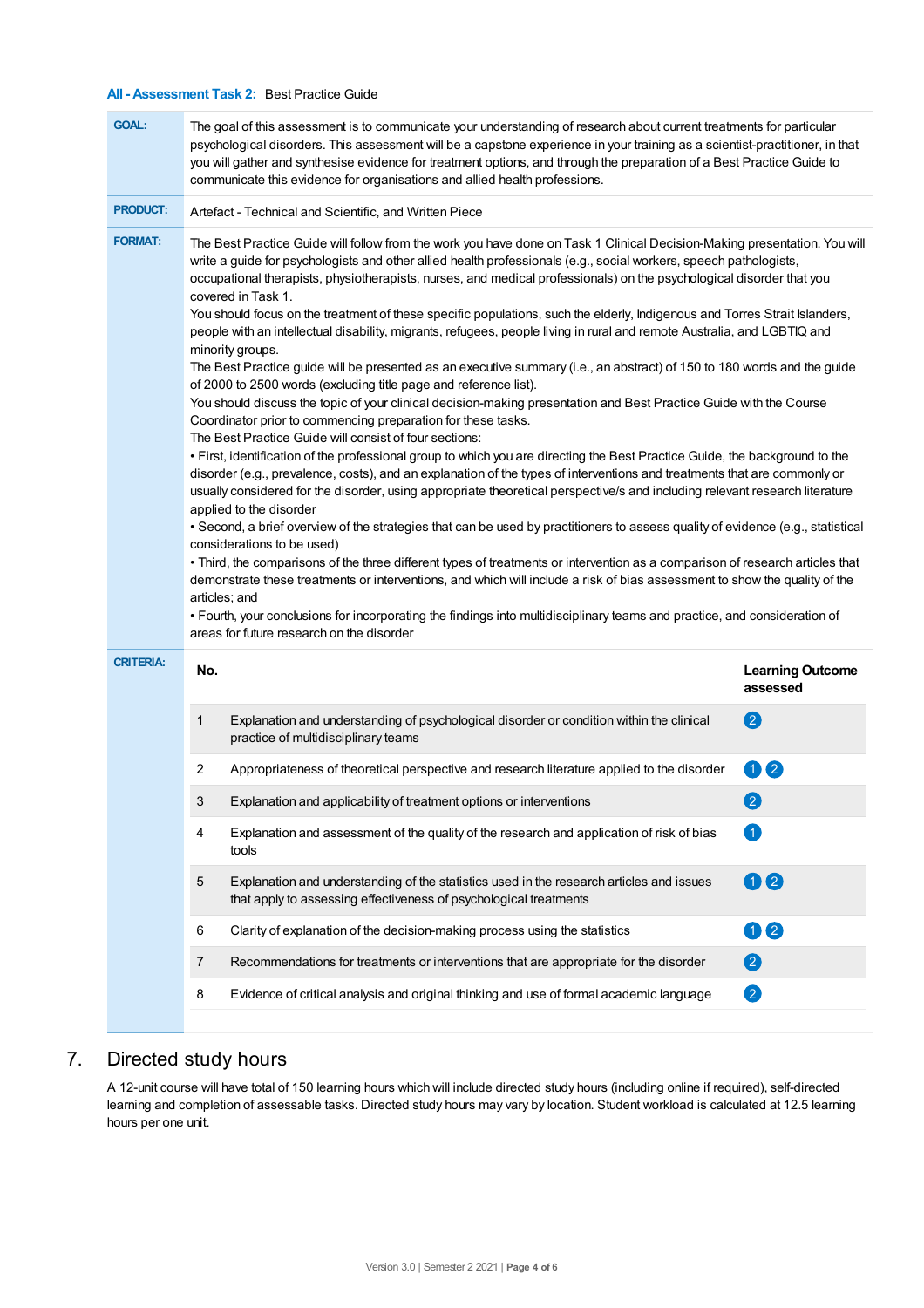### 7.1. Schedule

| <b>PERIOD AND TOPIC</b>                                                                | <b>ACTIVITIES</b>                                    |
|----------------------------------------------------------------------------------------|------------------------------------------------------|
| Week 1: Scientist-Practitioner model                                                   | Readings and class discussions                       |
| Week 2: Boundaries of good research and design                                         | Readings and class discussions                       |
| Week 3: Boundaries of good research and design                                         | Readings and class discussions                       |
| Week 4: Boundaries of good research and design                                         | Readings and class discussion, Task 1 presentations  |
| Week 5: Quantitative research methods                                                  | Readings and class discussions, Task 1 presentations |
| Week 6 Quantitative research methods                                                   | Readings and class discussion, Task 1 presentations  |
| Week 7 Qualitative analyses                                                            | Readings and class discussions, Task 1 presentations |
| Week 8: Combining previous research studies in systematic<br>reviews and meta-analyses | Readings and class discussions, Task 1 presentations |
| Week 9: Combining previous research studies in systematic<br>reviews and meta-analyses | Readings and class discussions, Task 1 presentations |
| Week 11: Failures of research ethics and competence                                    | Readings and class discussions, Task 1 presentations |
| Week 12: failures of research ethics and competence                                    | Readings and class discussions, Task 1 presentations |
| Week 13: Conclusions and future directions in clinical practice                        | Class discussions, Task 1 presentations              |

# 8. What resources do I need to undertake this course?

Please note: Course information, including specific information of recommended readings, learning activities, resources, weekly readings, etc. are available on the course Blackboard site– Please log in as soon as possible.

### 8.1. Prescribed text(s) or course reader

There are no required/recommended resources for this course.

### 8.2. Specific requirements

Students should download the GPower program on to their personal computer (not the university computers) for their own use. This is the link for the download: http://www.psycho.uniduesseldorf.de/abteilungen/aap/gpower3/download-and-register

Information regarding prescribed readings, texts or other associated resources will be made available on the BlackBoard site prior to commencement of study.

### 9. How are risks managed in this course?

Health and safety risks for this course have been assessed as low. It is your responsibility to review course material, search online, discuss with lecturers and peers and understand the health and safety risks associated with your specific course of study and to familiarise yourself with the University's general health and safety principles by reviewing the online [induction](https://online.usc.edu.au/webapps/blackboard/content/listContentEditable.jsp?content_id=_632657_1&course_id=_14432_1) training for students, and following the instructions of the University staff.

# 10. What administrative information is relevant to this course?

### 10.1. Assessment: Academic Integrity

Academic integrity is the ethical standard of university participation. It ensures that students graduate as a result of proving they are competent in their discipline. This is integral in maintaining the value of academic qualifications. Each industry has expectations and standards of the skills and knowledge within that discipline and these are reflected in assessment.

Academic integrity means that you do not engage in any activity that is considered to be academic fraud; including plagiarism, collusion or outsourcing any part of any assessment item to any other person. You are expected to be honest and ethical by completing all work yourself and indicating in your work which ideas and information were developed by you and which were taken from others. You cannot provide your assessment work to others.You are also expected to provide evidence of wide and critical reading, usually by using appropriate academic references.

In order to minimise incidents of academic fraud, this course may require that some of its assessment tasks, when submitted to Blackboard, are electronically checked through SafeAssign. This software allows for text comparisons to be made between your submitted assessment item and all other work that SafeAssign has access to.